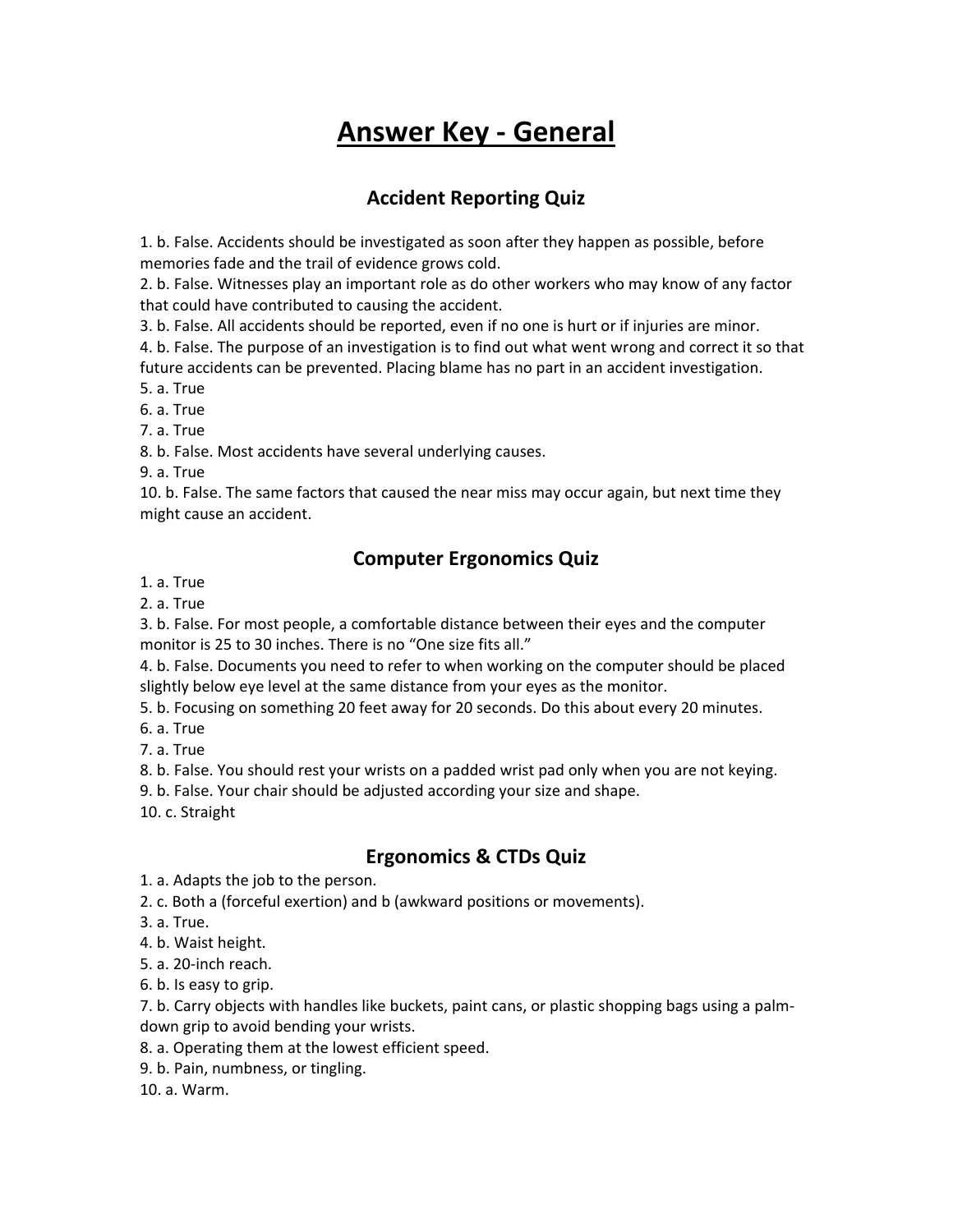### **Fire Extinguishers Quiz**

1. a. True.

2. b. Use Class A's on fires involving paper, trash, or other ordinary combustibles.

3. a. True.

4. a. Use Class B's on fires involving gases and flammable and combustible liquids.

- 5. b. The square feet of fire it can handle
- 6. a. Use Class C's on fires involving electricity.
- 7. c. Water conducts electricity and can cause dangerous shock.
- 8. b. Use Class D's on fires involving combustible metals.
- 9. b. 8 feet from the fire
- 10. c. The base of the fire

#### **Fire Prevention Quiz**

- 1. a. True.
- 2. a. Paper, wood, flammable liquids
- 3. c. Its label and material safety data sheet
- 4. b. Approved airtight, closed metal containers, such as safety cans.
- 5. b. False. If it contained a flammable liquid, treat it as if it still contains that liquid unless it's been tested and approved for use.
- 
- 6. c. Electricity
- 7. a. Replace it.
- 8. a. True.
- 9. a. True.
- 10. b. Only when necessary and in well-ventilated areas

#### **First Aid For Stopped Breathing Quiz**

- 1. a. True.
- 2. b. False. You are only filling in until the medical professionals arrive.
- 3. b. Tap the person and ask, "Are you OK?"
- 4. c. Lying on his or her back.
- 5. a. Open the airway.
- 6. a. True.
- 7. c. Every 5 seconds.
- 8. b. False. Never move someone who's not breathing unless necessary to save his or her life.
- 9. b. False. You breathe every 5 seconds for an adult, every 3 seconds for a child.
- 10. b. Call immediately for medical help and wait for its arrival.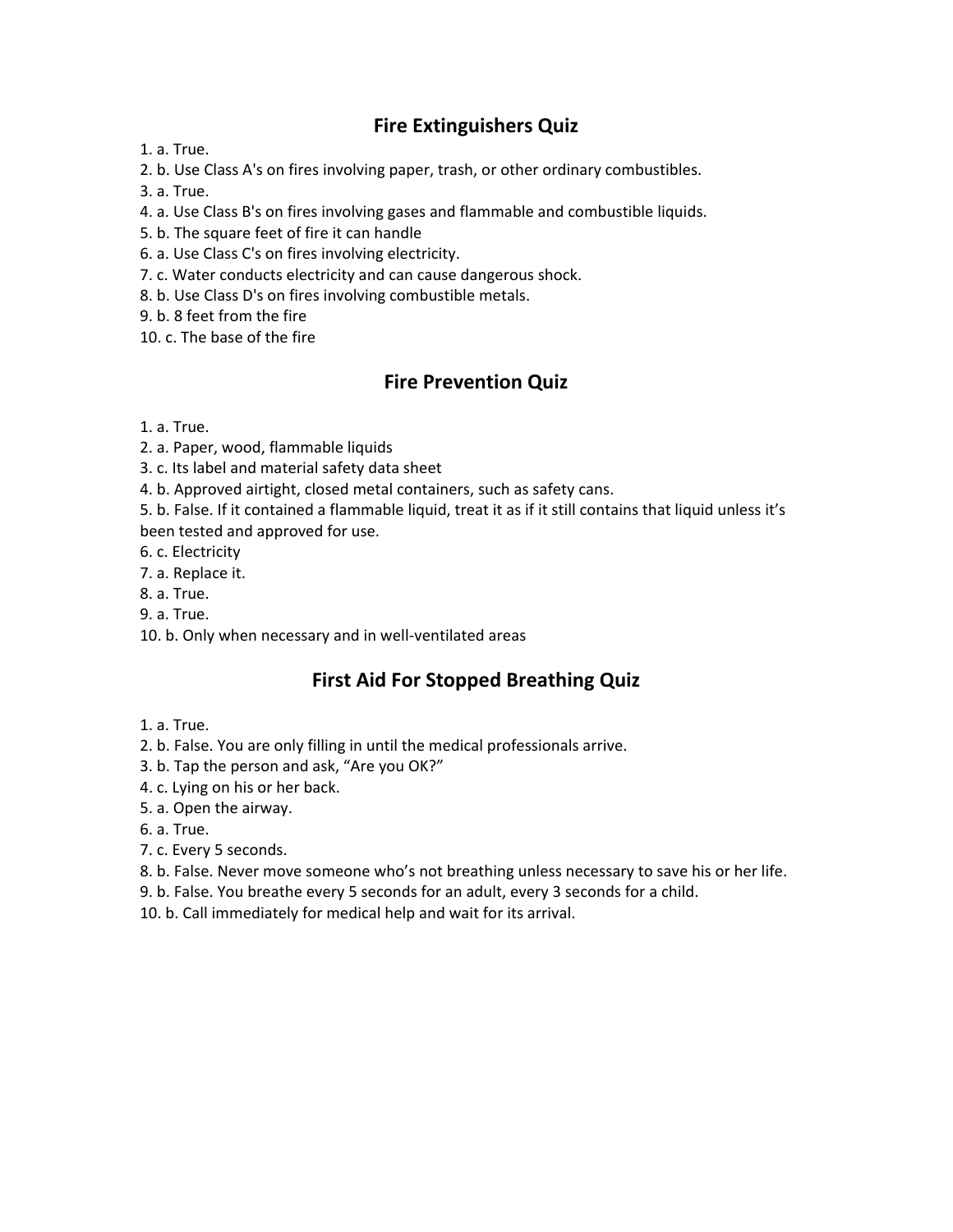# **Good Housekeeping Quiz**

- 1. b. Clean, orderly, and sanitary.
- 2. a. A tripping hazard.
- 3. c. Covered metal containers.
- 4. a. Clean up the spill immediately.
- 5. a. Can't tip over, slide, or collapse.
- 6. a. True.
- 7. b. Lights and electrical equipment.
- 8. a. Replace it in its proper location.
- 9. c. All employees.
- 10. b. Report it.

#### **Horseplay Is No Laughing Matter Quiz**

- 1. a. You're not concentrating on what you're doing.
- 2. b. Surprise moves could distract them and place them in a hazardous position.
- 3. a. Slips, trips, and falls.
- 4. c. Never safe.
- 5. a. Especially dangerous, since they gain speed and impact while falling.
- 6. b. False. Never ride or hang on forklift forks.
- 7. a. True.
- 8. b. Unsafe, since there's a risk of contact with pinch points, moving parts, etc.
- 9. c. Refuse to participate.
- 10. a. True.

#### **Identifying Substance Abuse Quiz**

1. b. False. Drug use creates safety hazards and inefficient work, creating risks and hassles for co-workers. It's also against the law for firms with federal contracts.

2. b. Employers with federal contracts.

3. b. False. The extra "energy" is more frenzied than useful and makes people careless and dangerous.

- 4. c. Alcohol abuse.
- 5. a. Almost superhuman.
- 6. a. Slows reactions and distorts space and and distance perceptions.
- 7. a. See and hear things that aren't there.
- 8. b. Marijuana, heroin, and sedatives.
- 9. c. Talk to the person about why you're concerned about substance abuse.

10. a. AA.